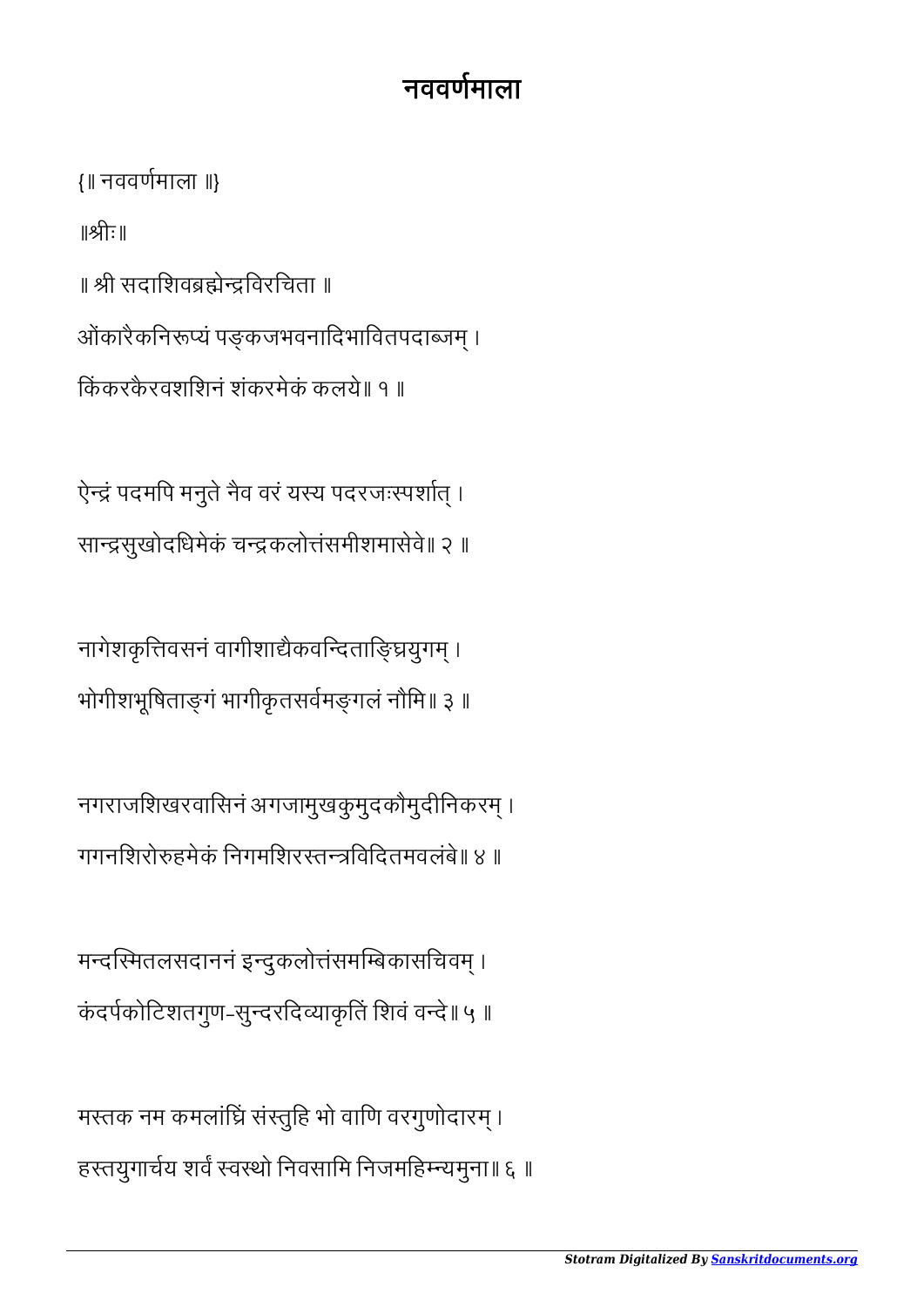क्लिन्नेक्षणमतिकृपया संनुतमहिमानमागमशिरोभिः । तं नौमि पार्वतीशं पन्नगवरभूषणोज्ज्वलकराब्जम्॥ ७ ॥

वटविटपिनिकटनिलयं कुटिलजटाघटितहिमकरोदारम् । कटिलसितकरटिकृत्तिं निटिलाम्बकमेकमालंबे॥९ ॥

वामाङ्ककलितकान्तं कामान्तकमादिदैवतं दान्तम् । भूमानन्दघनं तद्धाम किमप्यन्तरान्तरं भाति॥ १० ॥

यदपाङ्गितात्प्रबोधात्पदमलभेऽखण्डितात्ममात्रमहम् । सदयं सांबशिवं तं मदनान्तकमादिदैवतं नौमि॥ ११ ॥

सौस्नातिकममृतजलैः सुस्मितवदनेन्दुसमुदितदिगन्तम् । संस्तुतममरगणैस्तं निस्तुलमहिमानमानतोऽस्मि शिवम्॥ १२ ॥

नववर्णमालास्तुतिमेतामादिदेशिकेन्द्रस्य । धारयतः स्याद्भक्तिः सकलकलावाप्तिरथ परा मुक्तिः॥ १३ ॥

॥ इति श्री सदाशिवब्रह्मेन्द्रविरचिता नववर्णमाला संपूर्णा॥

Endoded by N. Balasubramanian bbalu@satyam.net.in